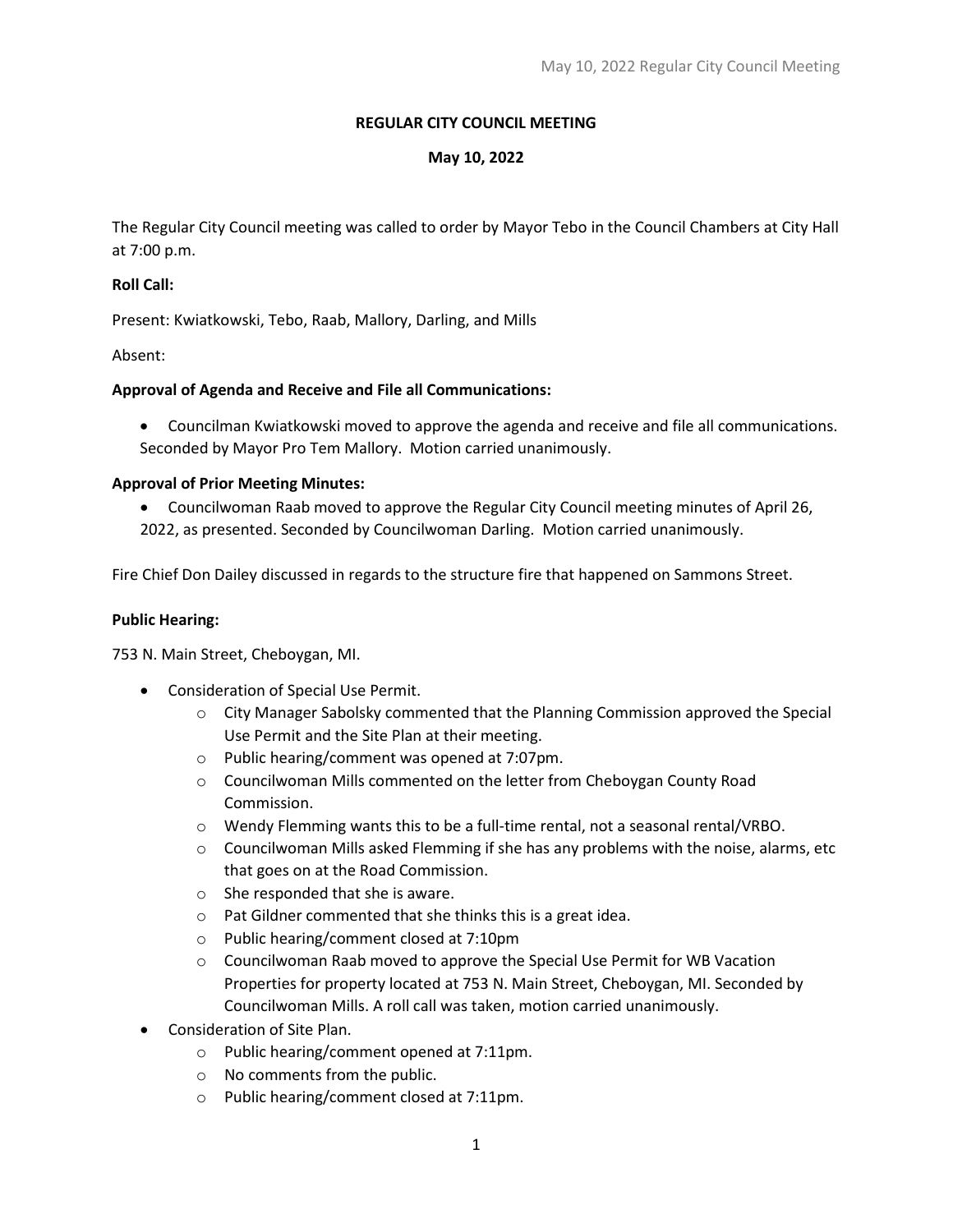- $\circ$  Councilwoman Raab moved to approve the Site Plan Application located at 753 N. Main Street, Cheboygan, MI. Seconded by Mayor Pro Tem Mallory. A roll call was taken, motion carried unanimously.
- Water-Related Infrastructure Application for a Community Development Block Grant as Administered by the Michigan Economic Development Corporation.
	- $\circ$  Sabolsky commented that this is the grant they discussed in the past. Now looking for Council approval to officially submit the application.
	- o Public hearing/comment open 7:13pm.
	- $\circ$  Sabolsky commented that this project addresses the road right outside of City Hall (Huron Street) all the way to Court Street. This would look at the water, sewer, some of the approaches, drains and the road in that direction.
	- o No public or Council comments.
	- o Public hearing/comment closed 7:13pm.
	- o Councilwoman Raab moved to approve the Water-Related Infrastructure Application for a Community Development Block Grant Funds as Administered by the Michigan Economic Development Corporation. Seconded by Councilwoman Mills. A roll call was taken, motion carried unanimously.

# **Communications and Petitions:**

- Coast Guard Connections Committee Update, Sherry Nelson and Joanne Cromley.
	- Sherry Nelson commented how Cheboygan applied to be a Coast Guard City in 2019 and was denied in 2021. Nelson discussed different things that are done for the Coast Guard such as welcome bags, pot lucks, the library display during the month of August, Children's Trail display of art work, etc. Nelson discussed funding for the Committee such as possible fund raising or grant funding. Said Councilwoman Raab offered to fill the grant out. Nelson said they will probably apply to be a Coast Guard City in another year.
	- $\circ$  Sabolsky said there needs to be a way to figure out how to handle money for the committee. Sabolsky mentioned maybe having a conversation with the Chamber or DDA to possibly partner with them when selling their items.
	- o Wendy Flemming asked what the benefit is of being a Coast Guard City.
	- o Nelson said at City entrances you can say "Coast Guard City" or "Coast Guard City" can be put on City stationary.
	- $\circ$  Councilwoman Darling said they get great feedback about the potlucks from the Coast Guard.

### **Departments, Board and Commissions:**

• Office of Emergency Management, April Monthly Report.

### **Bills and Disbursements:**

- Prepaid Bills and Disbursements for the Month of April 2022.
	- $\circ$  Councilman Kwiatkowski moved to approve the prepaid bills and disbursements for the month of April 2022 in the amount of \$553,064.87. Seconded by Councilwoman Raab. A roll call vote was taken, motion carried unanimously.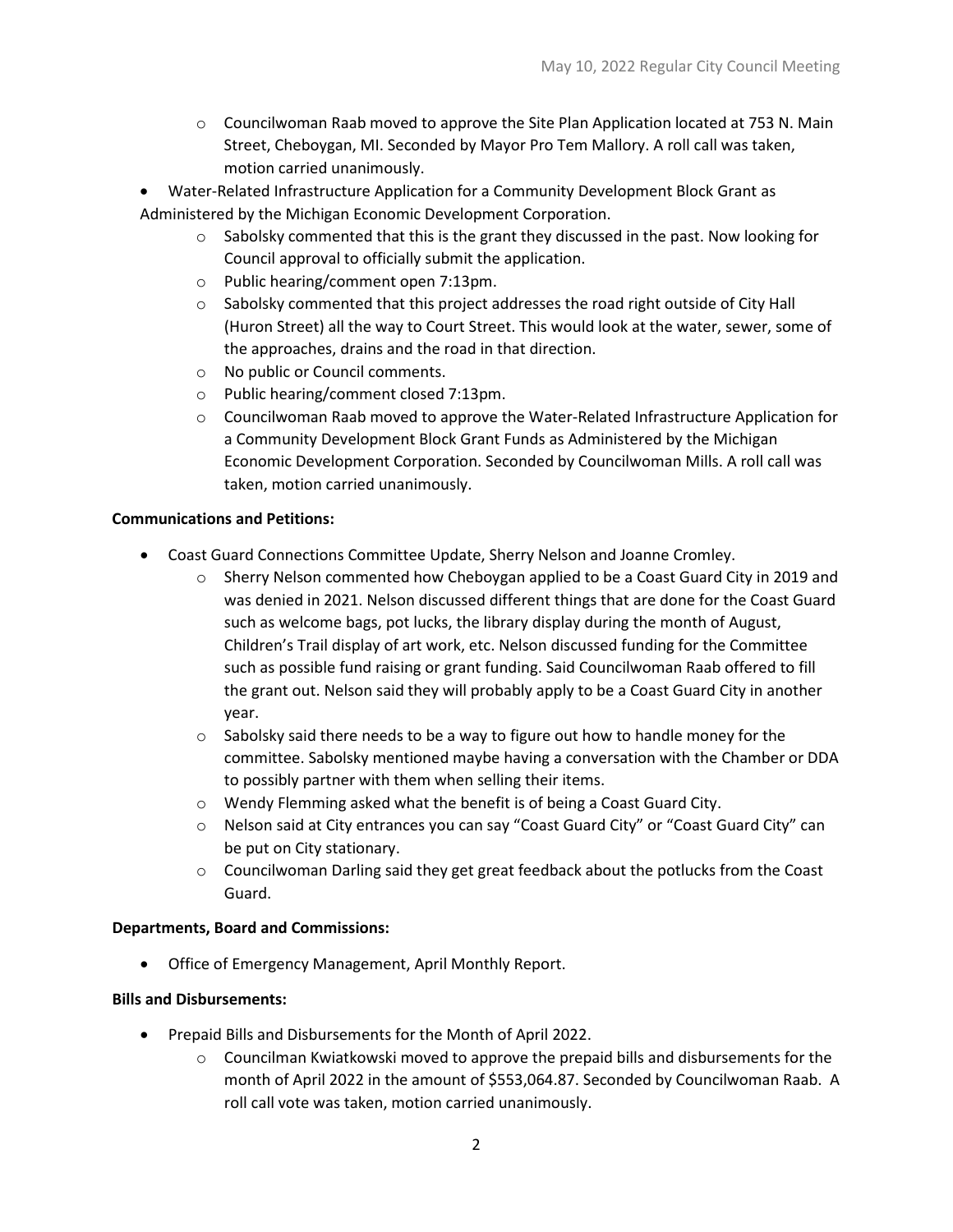- Unpaid Bills and Disbursements for the Month of April 2022.
	- $\circ$  Councilwoman Raab moved to approve the unpaid bills and disbursements for the month of April 2022 in the amount of \$88,391.39. Seconded by Mayor Pro Tem Mallory. A roll call vote was taken, motion carried unanimously.

# **Resolutions/Proclamations:**

- Mayor Proclamation recognizing John Gravlin.
	- $\circ$  Councilwoman Raab moved to approve the Proclamation of Special Recognition of John Gravlin. Seconded by Mayor Pro Tem Mallory. Motion carried unanimously.

# **General Business:**

- Consideration of a Reuse Overlay District Application from Steve Voisin 610 Cuyler.
	- $\circ$  Councilwoman Raab moved to approve an application to allow the former Armory building to be used as an events facility and three live/work units. Seconded by Councilwoman Mills. A roll call vote was taken, motion carried unanimously.
- Consideration of Mural in Washington Park.
	- $\circ$  Owen Goslin from the Cheboygan Area Arts Council discussed the mural project on the south side of the existing mural. They are back for formal approval from Council. The design of the mural shows all four seasons of Cheboygan with different activities.
	- $\circ$  Pat Gildner discussed the fundraising for the mural. Their timeline is to have the mural done in September. Says they may need some help from City workers as this project continues.
	- o Mayor Pro Tem Mallory asked about the aluminum backing.
	- $\circ$  Gildner said that this backing is a higher quality version of what's on the historical mural.
	- o Councilwoman Raab asked when the project will start.
	- o Gildner said they should start sometime this week.
	- o Councilwoman Raab moved to approve the Cheboygan Area Arts Council's design for the mural and permission to commence the project in Washington Park. Seconded by Mayor Pro Tem Mallory. A roll call was taken, motion carried unanimously.

### **City Manager's Report:**

- City Manager Sabolsky discussed the Cheboygan County Community Foundation and how they gave us a grant for \$10,000. They met about 2 weeks ago and had a request for Cheboygan wanting our gateway project to be their showcase project. They would like to partner with us for the gateway project. With that we would have to enter in an MOU. Once we get the design for the project, they would like to go out and do the fundraising for us.
- Regarding the Opera House inspection, Sabolsky did sign the contract with HRC and reduced the price some. They will be here the early part of next week. Karmol volunteered some use of his drones for the outside pictures which is saving about \$5,000.
- On Saturday, US Representative Jack Bergman was shown through the Wastewater Treatment Plant. After the tour they met in Council chambers where they discussed water and sewer issues, drainage and Black River Watershed. Tip of the Mitt Watershed group was there as well. An attorney that helps small, financially struggling communities get money from the federal and state government was there as well.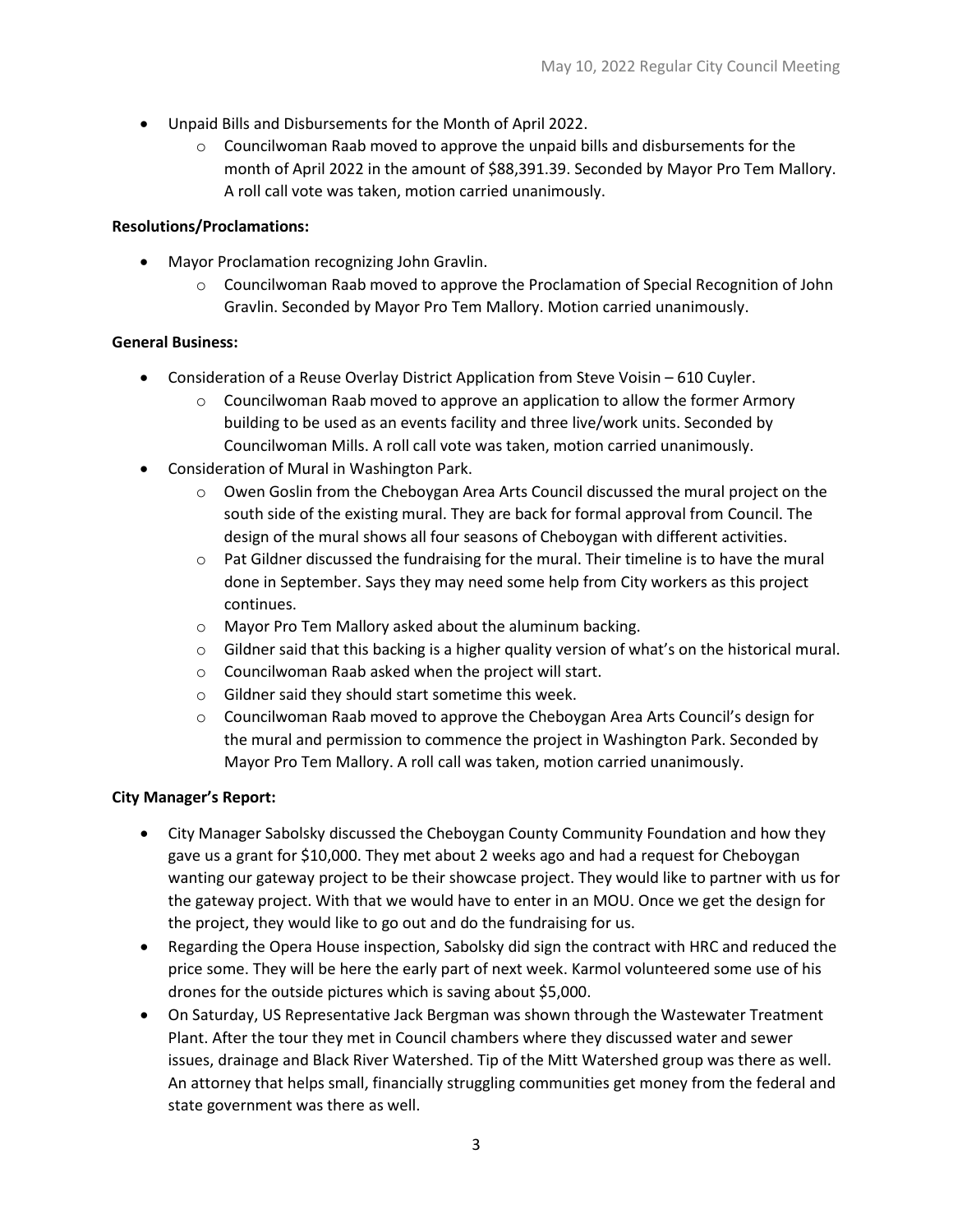- The Northern Lakes Economic Alliance has a conference this Friday. Schneider, Sangster, Sabolsky and Clear are all attending this conference.
- Sabolsky commented that we need to start discussing Karmol's retirement. He says that he will be retiring in 5 years. We will have to look at how we need to reorganize Public Works because we got extremely lucky as a City getting someone like Karmol. What we will have to do is probably separate Public Works into 4 different departments. In doing that, we have to look at staff to fulfill those rolls, develop a structure, and get training.
- We have started advertising for the open Council spot as Mr. Hocquard has stepped down.
- Regarding brush pickup, we have one man out with a health issue and another out sick and we need 4 people to do brush pick up efficiently.
- Councilman Kwiatkowski asked if there has been any movement regarding making a Watershed Authority.
- Sabolsky said they did find out that the City is not responsible for the dams out in the Township. We were responsible for 50 years and in 2010 we were relieved of that responsibility, but we did not know that. There will be a letter going out regarding this information. We will continue to work with them to find a solution.
- Mayor Pro Tem Mallory asked if Hocquard's position will be filled by November.
- Sabolsky said Mayor Tebo requested by the next meeting to have someone reappointed.

### **City Treasurer's Comments:**

• Revenue & Expense by Fund as of April 30, 2022.

### **City Clerk's Comments:**

• Clerk Singles commented on elections. Saying that she is trying to confirm with the Michigan Bureau of Elections when the nominating petitions and affidavits of identity are due for the General Election ballots. Council can pick up a nominating petition from her whenever.

### **Public Comments:**

- Phil and Judy Jankoviak live at 617 Cuyler. Discussed the water problems from about 2 weeks ago. Almost everyone on Cuyler Street had backups in their basement. Also happened on B Street. They've always had problems with their sewer since they bought the house.
- Sabolsky said the City has to eliminate the infiltration into the system of storm water and we are in the process of doing that. When the Wastewater Treatment Plant is done, we will be able to handle more capacity. We are also working on cleaning and videotaping the sewer lines and finding out where the problem spots are.
- Pat Bolen discussed Hometown Heroes. He has talked with Schneider regarding the banners. The banner prices have been brought down to \$150. Thinks it will be excellent for Cheboygan. Bolen told Councilwoman Raab and the Coast Guard Connection Committee they might be able to help them become a non-profit.
- Mayor Pro-Tem Mallory explained that these brackets are coming from another City. The DDA approved the banners within the DDA district.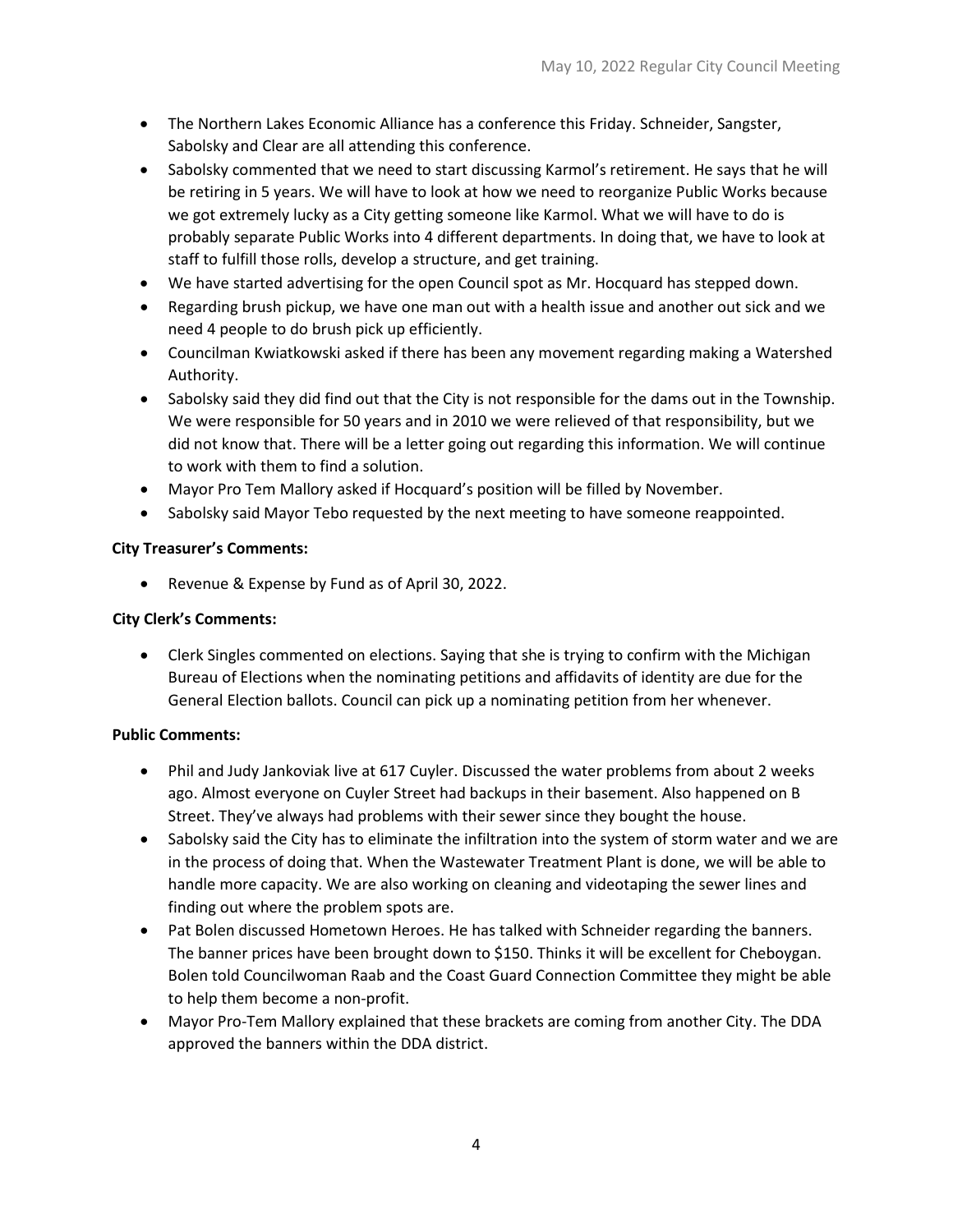- Sabolsky said that the DDA bought the brackets and are trying to find a way to put up the brackets. The City has not agreed to put up the brackets yet because the poles belong to the DDA so we need to figure out how to make that work.
- Janet Gahn had a few comments. She discussed the rental home fires and thinks the City should do rental inspections for those who rent the homes. Alpena has a program where they do inspections on homes for renters and the owners are expected to fix the problems.
- Sabolsky asked for clarification from Gahn that the City would be responsible for inspecting the interior of those structures.
- That is how they have it set up in Alpena. It benefits the neighbors and the renters. Gahn talked about the rain erosion on the corner of Western and Lincoln. She called in regards to the erosion and cones were put up but gone soon after. A barricade did go up. Gahn also commented about the accent access roads in Pinehill Cemetery. Nothing has been done to the roads that she brought to the attention of Council 10 months ago.
- Sabolsky commented that in the Capital Budget, there are some cemetery problems that need to be addressed and are on the to-do list. Sabolsky expressed that people tend to take the roads in the cemetery as a short cut and excel through the cemetery.
- Owen Goslin commented regarding the Follies performance that just went on this past week and some upcoming events happening at the Opera House.
- Gahn wanted to clarify that she is not talking about the paved roads in the cemetery, she is talking about the dirt roads in the cemetery.

# **Committee Updates:**

- Mayor Pro Tem Mallory commented that Schneider started Director training. Discussed Hometown Heroes. Signed the Resolution for buying 220 Water Street.
- Councilwoman Mills was sent how many people they have on waitlist for the Housing Commission. The Housing Commission is working very hard to place people.

**\_\_\_\_\_\_\_\_\_\_\_\_\_\_\_\_\_\_\_\_\_\_\_\_\_\_\_\_\_\_\_\_ \_\_\_\_\_\_\_\_\_\_\_\_\_\_\_\_\_\_\_\_\_\_\_\_\_\_\_\_\_\_\_**

\_\_\_\_\_\_\_\_\_\_\_\_\_\_\_\_\_\_\_\_\_\_\_\_\_\_\_\_\_\_\_\_ \_\_\_\_\_\_\_\_\_\_\_\_\_\_\_\_\_\_\_\_\_\_\_\_\_\_\_\_\_\_\_\_\_

• Councilwoman Darling said that instead of doing a round-table, Commissioners will go out and talk to different groups using Parks and Recreation to see what their thoughts and suggestions are. They also discussed the Pocket Park and the Children's Trail.

### **Adjournment:**

• Mayor Pro Tem Mallory moved to adjourn the meeting at 8:35pm. Seconded by Councilwoman Raab. Motion carried unanimously.

Mayor Leslie A. Tebo Clerk Alyssa Singles

Mayor Pro Tem Brett Mallory **Councilwoman Diane Mills**